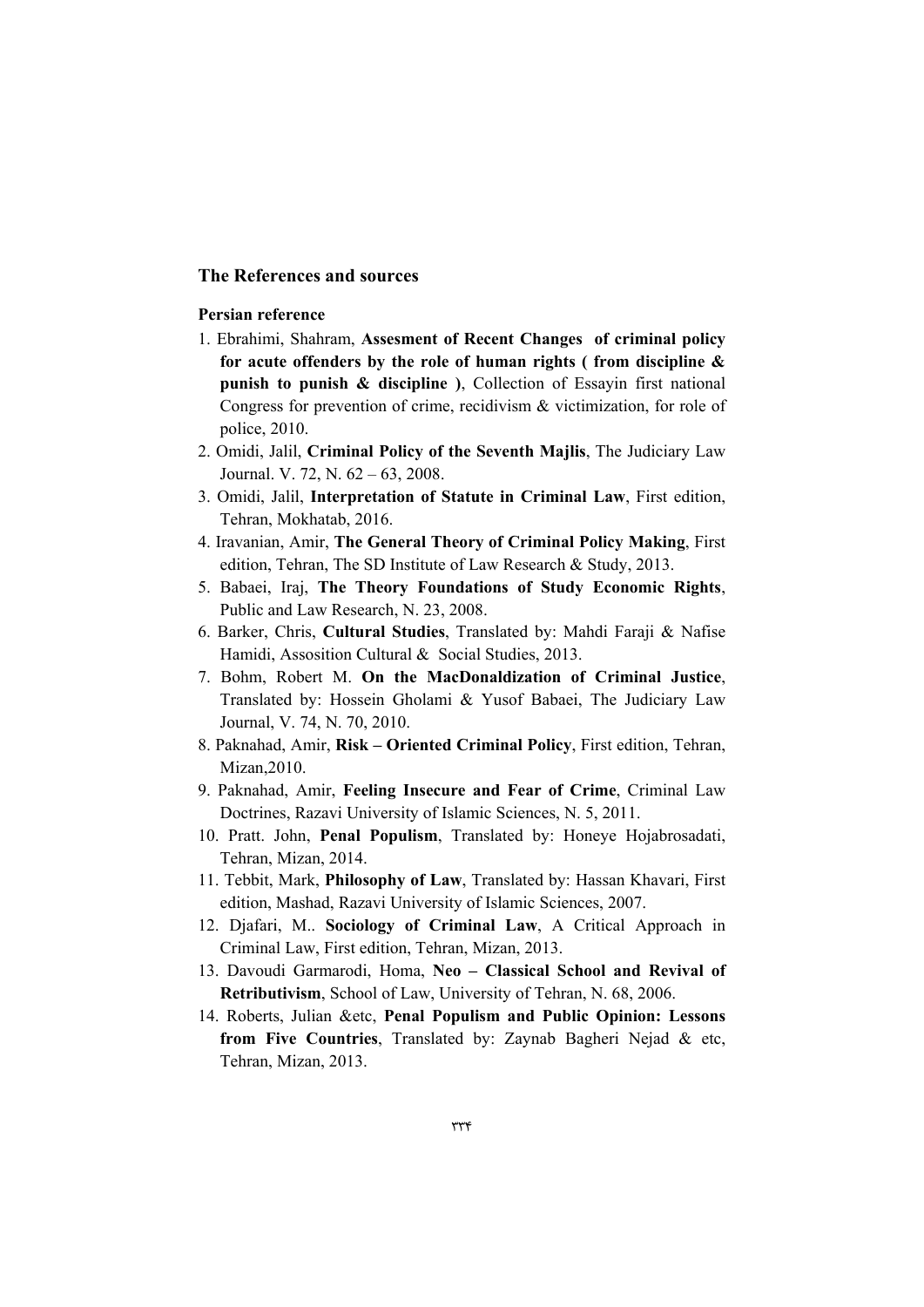- 15. Rahmanian, Hamed & Mohammad Jafar Habibzadeh, Penal Instrumentalism: Domain, Concept, Indicator, Criminal Law research, V. 2, N. 5, 2013- 2014.
- 16. Schapiro, J. Salwyn, **Libralism, Its meaning & history**, Translated by: Mohamad Kashani, Tehran, Capital,2012.
- 17. Shaw, Donald & Maxwell Mccobs, **The Agenda Setting Function of Mass Media**, Translated by: Omid masoudi, Tehran, Khojaste, 2005.
- 18. Taheri, Samane, **Punitive Penal Policy**, First edition,Tehran, Mizan, 2014.
- 19. Alikhah, Fardin& Maryam NajibiRabiei, **Fear of Crime among Women at Public Spaces**, Social Welfare, V. 6, N. 22, 2006.
- 20. Farajiha, Mohammad, **The Media Reflection of Crime**, Social Welfare, V. 6, N. 22, 2006.
- 21. Farajiha, Mohammad & Mohammad Bagher Moghaddasi, **Populistic Responses to Economic Corruption**, Encyclopedia of Criminal Sciences ( Collection of Essay on Criminal Sciences ), V. 2, First edition, Tehran, Mizan, 2013.
- 22. Farajiha, Mohammad & Mohammad Bagher Moghaddasi, **Populism Manifestation Penal Policies of Drug**, V. 17, N. 564, 2014.
- 23. Farajiha, Mohammad & Razieh Ghasemi Kahrizsangi,**The Challenge of Justice and Efficiency in the Discourse of the Criminal Managerialism With Emphasis on the Law of Iran**, Criminal Law Doctrines, Razavi University of Islamic Sciences, N. 9, 2016.
- 24. Farahbakhsh, Mojtaba, **Growth and Common Sence in Precedents ( study verdict of Setayesh case** ), Precedents of Criminal Law, V. 1, N. 2, 2017.
- 25. Ghadri, Rohallah, **Foundation and Theory Framework in Contemporary World, in: Terrorism and Its Confront**, First edition, World Assembly of Islamic Peace, 2012.
- 26. Ghasemi Moghadam, Hassan, **The Approach of Risk Management and Prevention of Recidivism,** Collection of Essay in first national Congress of prevention of Recidivism, Police research Office, 2010.
- Kashefi Esmaeilzade, Hassan,**The Movement back to Punishment**, Journal of Theology and Law, N.  $15 - 16$ , 2006.
- 27. Karimi, Fateme & Kazemi, asghar, **A Study of Death Penalty Situation**, First edition, Qom, 2012.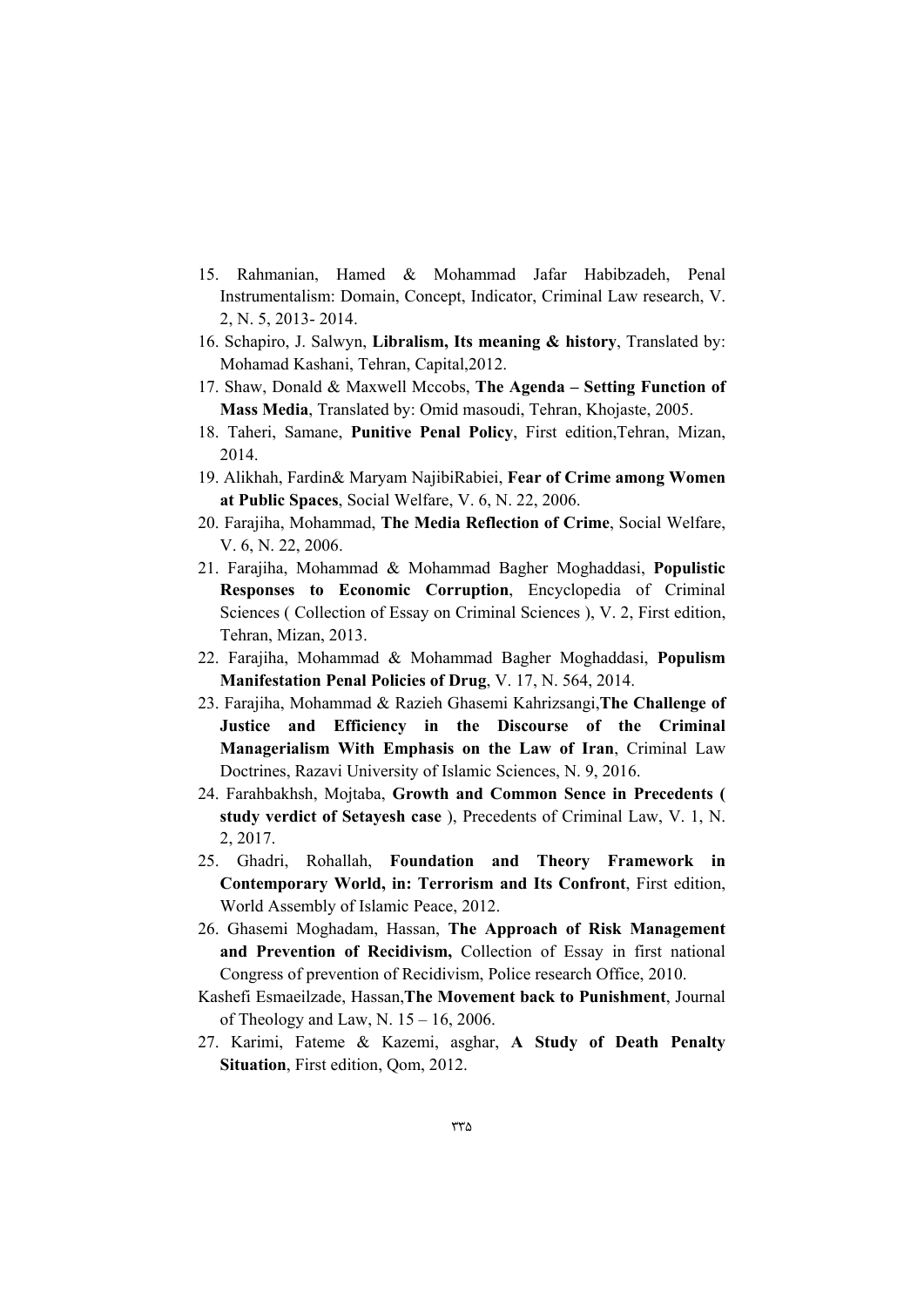- Kia, Ali asghar & Hassan Moazenzadegan, **The Role of Regional and International Organization at the Global Development of Communication Law**: Study tree newspaper; Iran, Hamshahri and Aftab yazd in 1388 Year, Public Law Research,V. 13, N. 35, 2012.
- 28. Mary, Ph. **Penalty and Risk management, for Instrumental Justice in Europe**, Translated by: Hassan kashefi Esmaeilzade, The Judiciary Law Journal, V. 68, N. 48 – 49, 2004 – 2005.
- 29. Malaurie, Philippe, **Anthology Jurisdiction**, Translated by: Mortaza Kalantarian, 2th edition, Tehran, Agah, 2009.
- 30. Mahmoodi Janaky, Firouz& Mohsen Moradi, **Public Opinion and Punitiveness**, Legal Studies, V. 3,N. 5, 2012.
- 31. **Announced Parliamentary talks,** V. 7, Second meeting, Session 185, 2006/1/25
- 32. **Announced Parliamentary talks,** V. 7, Third meeting, Session 229, 2006/6/15.
- 33. Moghaddasi, Mohammad Bagher & Mohammad Farajiha, **Characteristics of Penal Populist Policies: A Comparative Study,**  Comparative Law Studies,V.4, N. 2, 2013.
- 34. McQuails, Denis**, Mass Communication Theory, An Introduction,** Translated by: Parviz Ejlali, 2th edition, Tehran, Media Study Office, 2007.
- 35. Morawetz, Thomas, **The Philosophy of Law, An Introduction**, Translated by:BehroozJandaqi, 2th edition, Research Institute of Hawzah and University, 2013.
- 36. Mahdizade, Mohammad, **Media & Representation**, Tehran, Media Development & Study Office, 2009.
- 37. Najafi Abrandabadi, Ali Hossain, **Ciminal Policy in Criminal Sciences**  ( Selected Training Papers: Knowledge & Capacity – Building of Officials & Personnels of Drugs Control in Iran ),Second Volume, Tehran, selsabil, 2005.
- 38. Nobahar, Rahim, **Protection of Public and Private Spheres by Criminal Law**, First edition, Tehran, Jangle, 2012.
- 39. Nikokar, hamid Reza & Bahare Hematpor, **The Fear of Crime**, Tehran, Mizan, 2014.
- 40. Hobbes, Thomas, Leviathan, Translated by: Hossein Bashriye, First edition, Tehran, ney, 2003.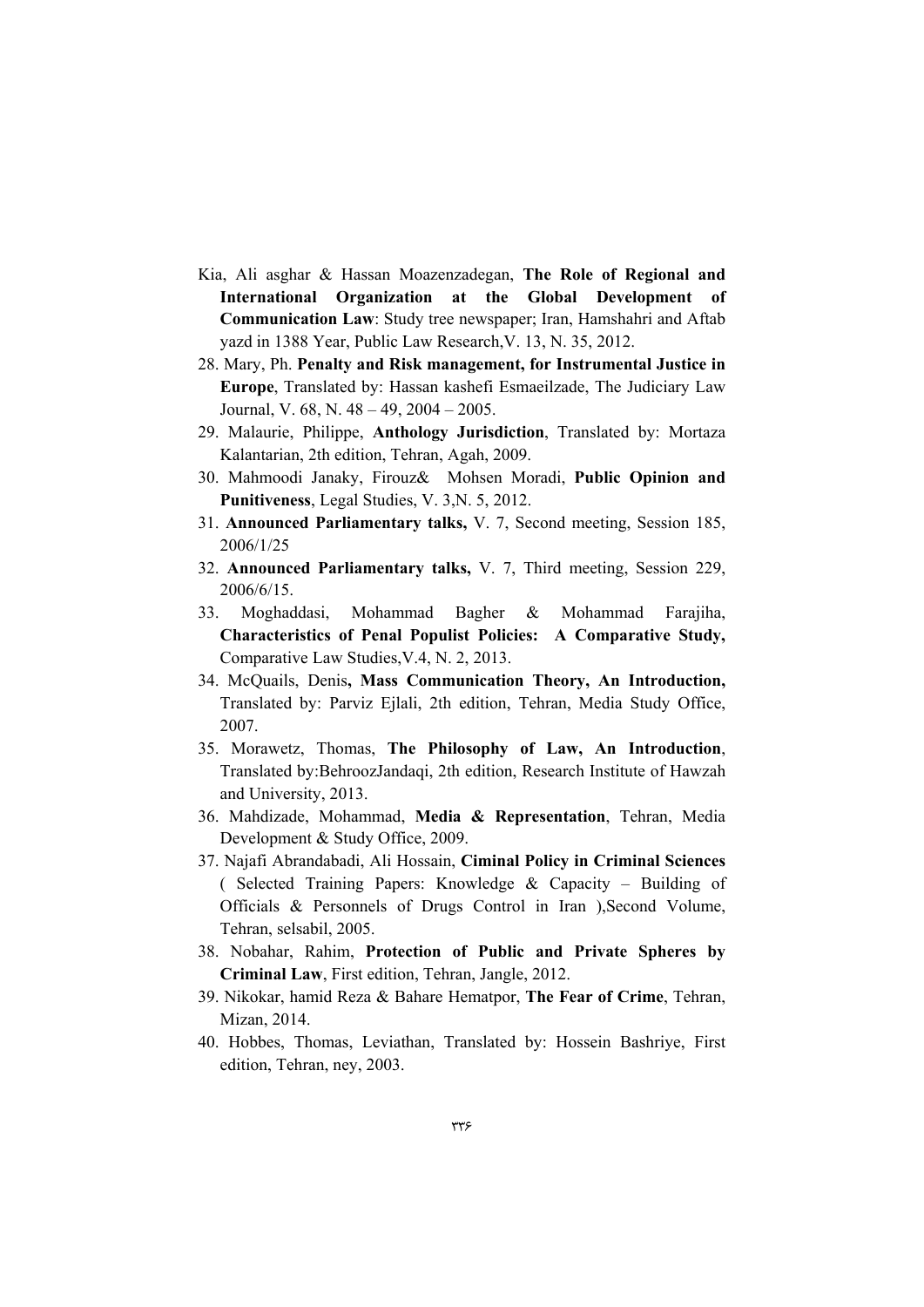- 41. Hallevy, Gabriel, Modern Doctrinal Sentencing, Translated by: Ali Shojaei, First edition, Tehren, Dadgostar, 2015.
- 42. Hezarjaribi, Jafar, **The Study of Feeling Social Justice and Effective Factors on It**, Applied Sociology, V. 22, N. 3, 2011.
- 43. Yazdian Jafari, Jafar, **Study of Exception in Competence of Courts Martial in the Constitution**, V. 10, N. 38, 2013.

#### **English reference**

- 44. Barr, N, **Economics of the welfare state**, Oxford University Press, 2011.
- 45. Brown, Darryl K, The reverse effects of efficiency in criminal process, Virginia Law Review, Vol.100 No. 183, 2014.
- 46. Cohen, B. C,**The press and foreign policy**, Princeton, NJ; Princeton University Press, 1963,
- 47. cook, Dee,**criminal and social justice**, pine forge press, 2006.
- 48. Deakin, N,**Welfar and the state**; Crisis of the welfare state Taylor and Francis, 2004.
- 49. Donnely, Jack, Human Right in the new world order, world policy journal, Vol. 9, No. 2. 1992.
- 50. Freiberg, Arie, Managerealism in Australian Criminal justice, RIP for KPIS, Monash University Law Review, Vol. 39, No.19. 2004.
- 51. Garland, D, The Limits of the sovereign stat, Strategies of Crim Control in Contemporary Society,The British Journal of Criminology, 36 (4). 1996.
- 52. Gelb. Karen,**Myths and Misconceptions; Public Opinion versus public judgment about sentencing**, Melbourne; The sentencing advisory council, 2006.
- 53. hall, S. and Jhally, S. **representation & the media**, Northampton, MA; Media Education Foundation,2007.
- 54. Hollander, J. H,**Economic liberalism**, literary, licensing, 2012.
- 55. Karl, Liewellyn, A Realistic Jurisprudence,The next step, Jurisprudence, Columbia Law Review, Vol.30(4). 1930.
- 56. Lister, Ruth, **poverty**, Cambridge, polity press,2004.
- 57. Mcllaughin, Eugene and Muncie, John, **The Sage Dictionary of Criminology**, Sage Puplications, 2001.
- 58. Posner, Richard A,**Reflection on Judging**, Cambridge, Massachusetts, London, England, 2013.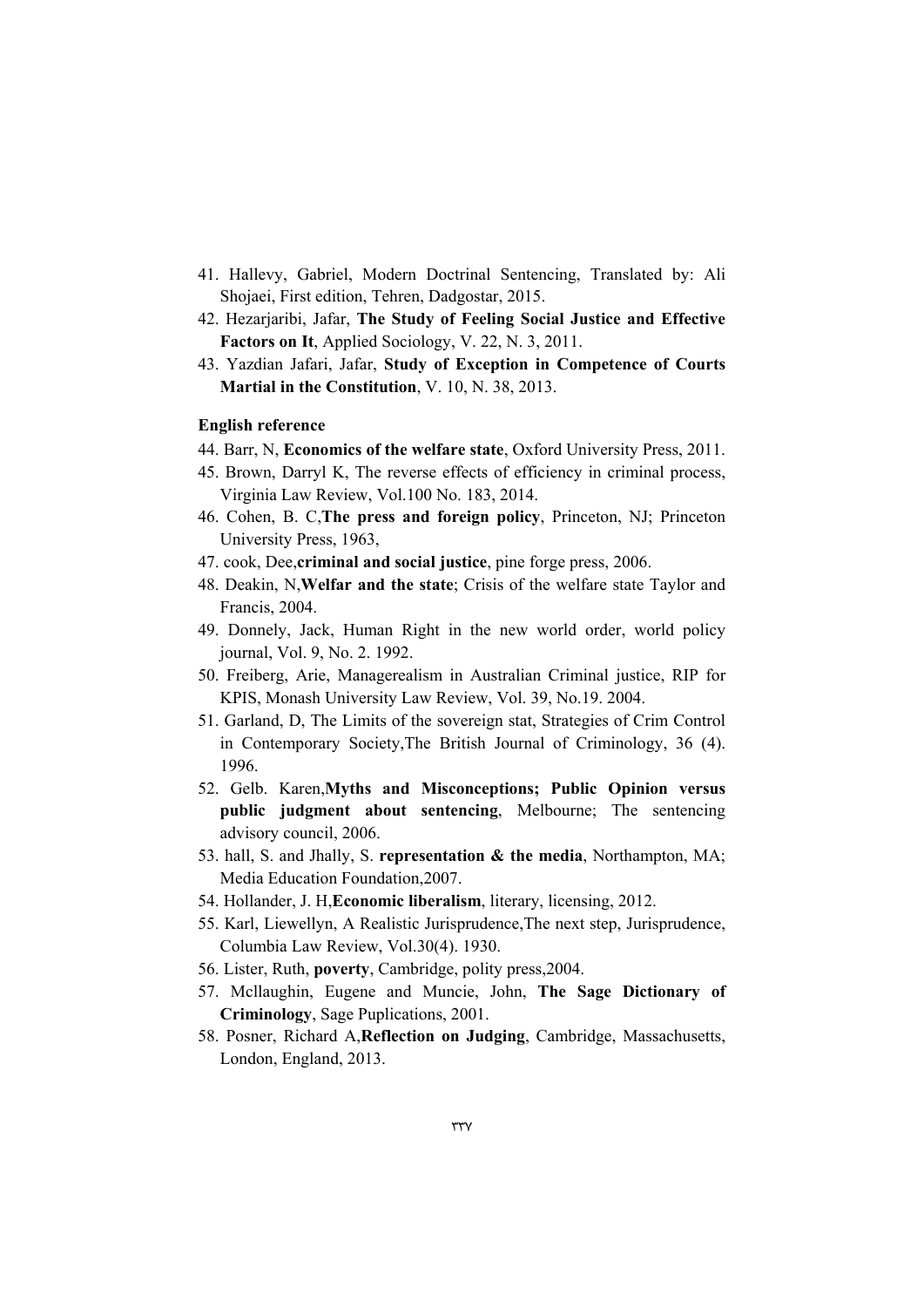- 59. Rubin, E. L,**Introduction: Minimizing harm as solution to the crime policy conundrum**, in Rubin, E. L. (Eds.) Minimizing harm: Anew crime policy for modern America, Boulder Co:West View Press, 1999.
- 60. Sidgwick, Henry, **The Elements of politics**, London; Macmillan, Reprint of 1897 edition by Macmillan, 2000.
- 61. Svendsen, Lars, **A philosophy of fear**, Reaction Books Publisher London, 2008.
- 62. Terrill, Richard, j,**World criminal justice systems**; A comparative survey, newness. 2001.
- 63. Tonry, Michael, **Crime and Punishment in America**, The Handbook of Crime and Punishment, New York; Oxford University Press, 1999.
- 64. War, Mark, **Fear of crime in the united states**; Avenues For Research and policy, criminal justice, Vol. 4. 2000.